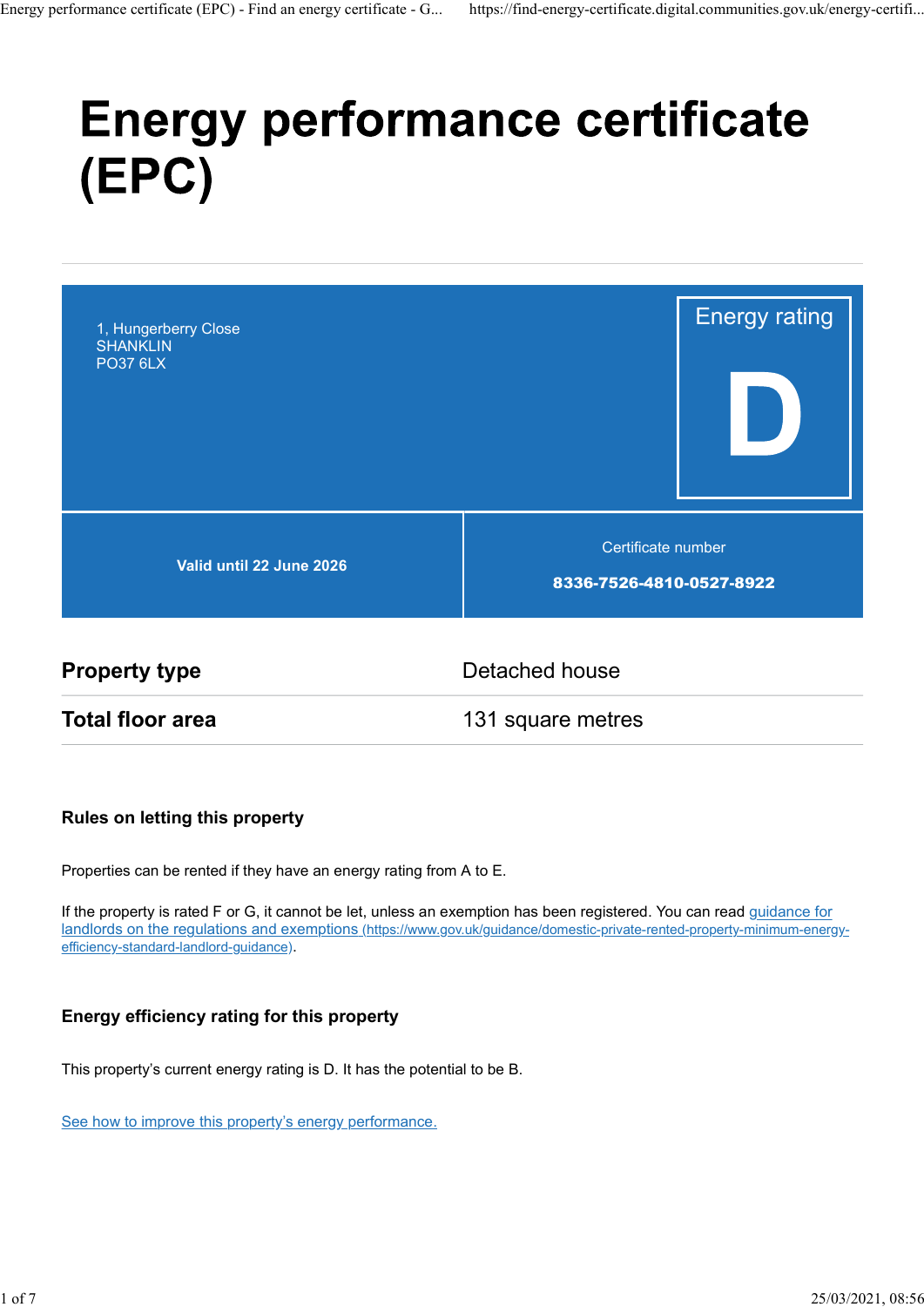

The graph shows this property's current and potential energy efficiency.

Properties are given a rating from A (most efficient) to G (least efficient).

Properties are also given a score. The higher the number the lower your fuel bills are likely to be.

The average energy rating and score for a property in England and Wales are D (60).

#### Breakdown of property's energy performance

- very good (most efficient)
- good
- average
- poor
- very poor (least efficient)

|                | Breakdown of property's energy performance                                                                                                                          |           |                   |
|----------------|---------------------------------------------------------------------------------------------------------------------------------------------------------------------|-----------|-------------------|
|                | This section shows the energy performance for features of this property. The assessment does not consider the<br>condition of a feature and how well it is working. |           |                   |
|                | Each feature is assessed as one of the following:                                                                                                                   |           |                   |
|                | • very good (most efficient)                                                                                                                                        |           |                   |
| $\bullet$ good |                                                                                                                                                                     |           |                   |
| • average      |                                                                                                                                                                     |           |                   |
| $\bullet$ poor |                                                                                                                                                                     |           |                   |
|                | • very poor (least efficient)                                                                                                                                       |           |                   |
|                | When the description says "assumed", it means that the feature could not be inspected and an assumption has been<br>made based on the property's age and type.      |           |                   |
| <b>Feature</b> | <b>Description</b>                                                                                                                                                  | Rating    |                   |
| Wall           | Cavity wall, as built, no insulation (assumed)                                                                                                                      | Poor      |                   |
| Roof           | Pitched, 300 mm loft insulation                                                                                                                                     | Very good |                   |
|                |                                                                                                                                                                     |           | 25/03/2021, 08:56 |
|                |                                                                                                                                                                     |           |                   |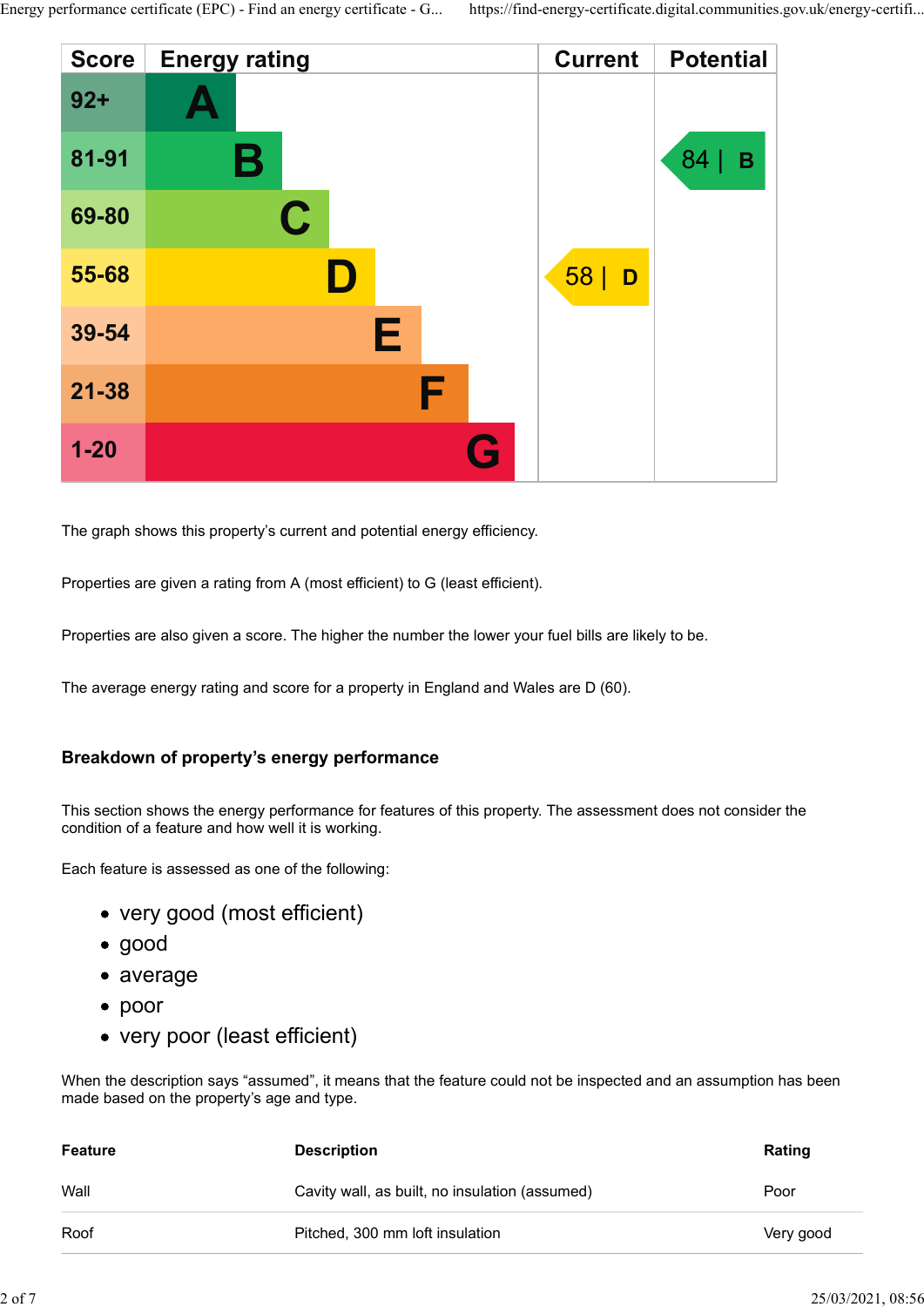Energy performance certificate (EPC) - Find an energy certificate - G... https://find-energy-certificate.digital.communities.gov.uk/energy-certifi...

|                           | erformance certificate (EPC) - Find an energy certificate - G<br>https://find-energy-certificate.digital.communities.gov.uk/energy-certifi |           |
|---------------------------|--------------------------------------------------------------------------------------------------------------------------------------------|-----------|
|                           |                                                                                                                                            |           |
| Feature                   | <b>Description</b>                                                                                                                         | Rating    |
| Window                    | Fully double glazed                                                                                                                        | Average   |
| Main heating              | Boiler and radiators, mains gas                                                                                                            | Good      |
| Main heating control      | Programmer, room thermostat and TRVs                                                                                                       | Good      |
| Hot water                 | From main system, no cylinder thermostat                                                                                                   | Average   |
| Lighting                  | Low energy lighting in all fixed outlets                                                                                                   | Very good |
| Floor                     | Suspended, no insulation (assumed)                                                                                                         | N/A       |
| Floor                     | To unheated space, no insulation (assumed)                                                                                                 | N/A       |
| Secondary heating         | None                                                                                                                                       | N/A       |
| <b>Primary energy use</b> |                                                                                                                                            |           |
|                           | The primary energy use for this property per year is 260 kilowatt hours per square metre (kWh/m2).                                         |           |

# Primary energy use

#### What is primary energy use? ▶

#### Environmental impact of this property

One of the biggest contributors to climate change is carbon dioxide (CO2). The energy used for heating, lighting and power in our homes produces over a quarter of the UK's CO2 emissions.

| An average household<br>produces        | 6 tonnes of CO2   |  |  |
|-----------------------------------------|-------------------|--|--|
| This property produces                  | 6.0 tonnes of CO2 |  |  |
| This property's potential<br>production | 1.9 tonnes of CO2 |  |  |

By making the recommended changes, you could reduce this property's CO2 emissions by 4.1 tonnes per year. This will help to protect the environment.

Environmental impact ratings are based on assumptions about average occupancy and energy use. They may not reflect how energy is consumed by the people living at the property.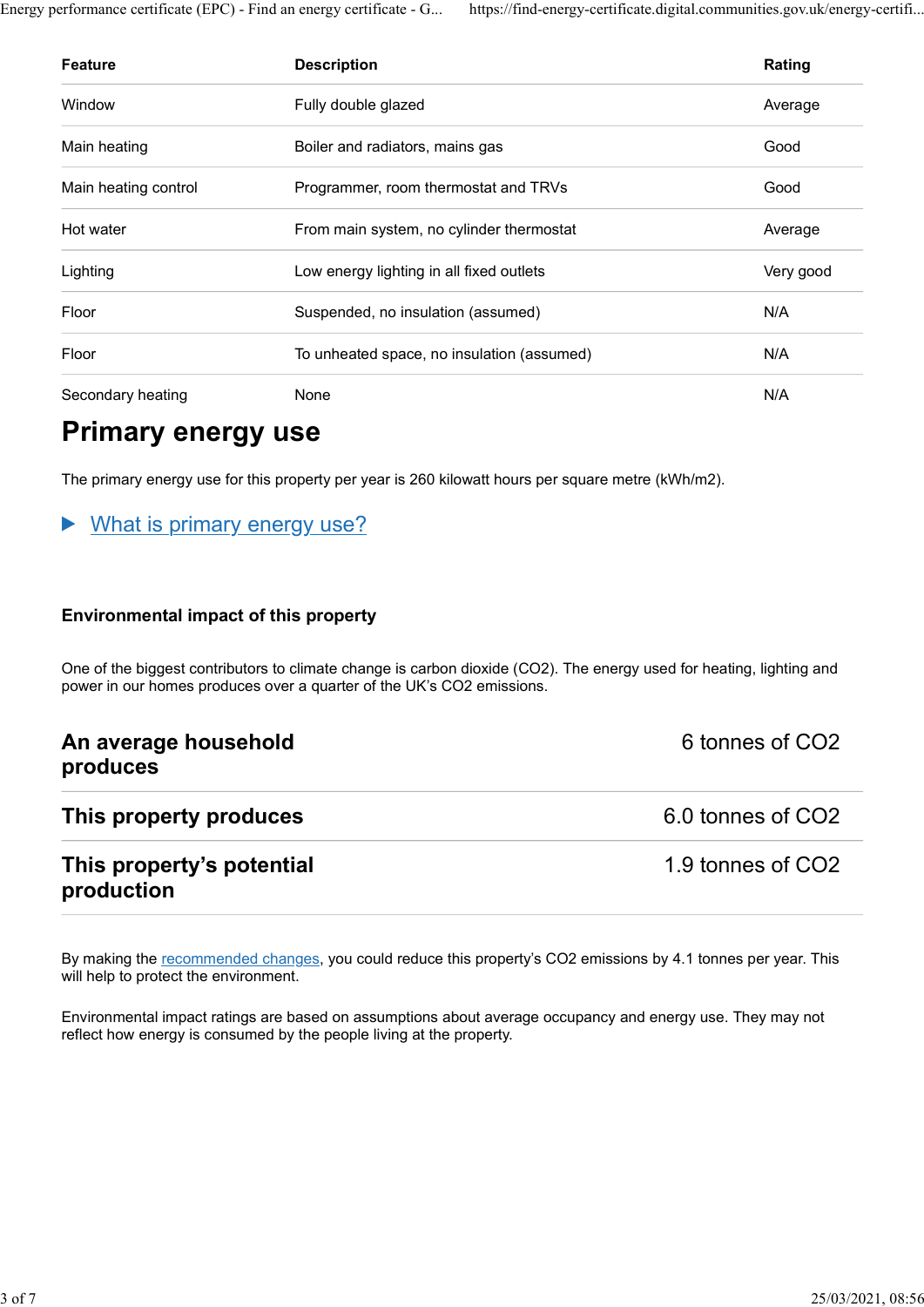### How to improve this property's energy performance

Potential energy rating Making any of the recommended changes will improve this property's energy efficiency. If you make all of the recommended changes, this will improve the property's energy rating and score from D (58) to B (84). Recommendation 1: Cavity wall insulation Cavity wall insulation What is an energy rating?

| <b>Typical installation cost</b>                        | £500 - £1,500 |
|---------------------------------------------------------|---------------|
| <b>Typical yearly saving</b>                            | £296          |
| Potential rating after carrying out<br>recommendation 1 | 67 D          |

# Recommendation 2: Floor insulation (suspended floor)

Floor insulation (suspended floor)

| <b>Typical installation cost</b>                               | £800 - £1,200 |
|----------------------------------------------------------------|---------------|
| <b>Typical yearly saving</b>                                   | £84           |
| Potential rating after carrying out<br>recommendations 1 and 2 | 70 C          |

# Recommendation 3: Solar water heating

Solar water heating

| <b>Typical installation cost</b>                              | £4,000 - £6,000 |
|---------------------------------------------------------------|-----------------|
| <b>Typical yearly saving</b>                                  | £182            |
| Potential rating after carrying out<br>recommendations 1 to 3 | 75 C            |

# Recommendation 4: Replacement glazing units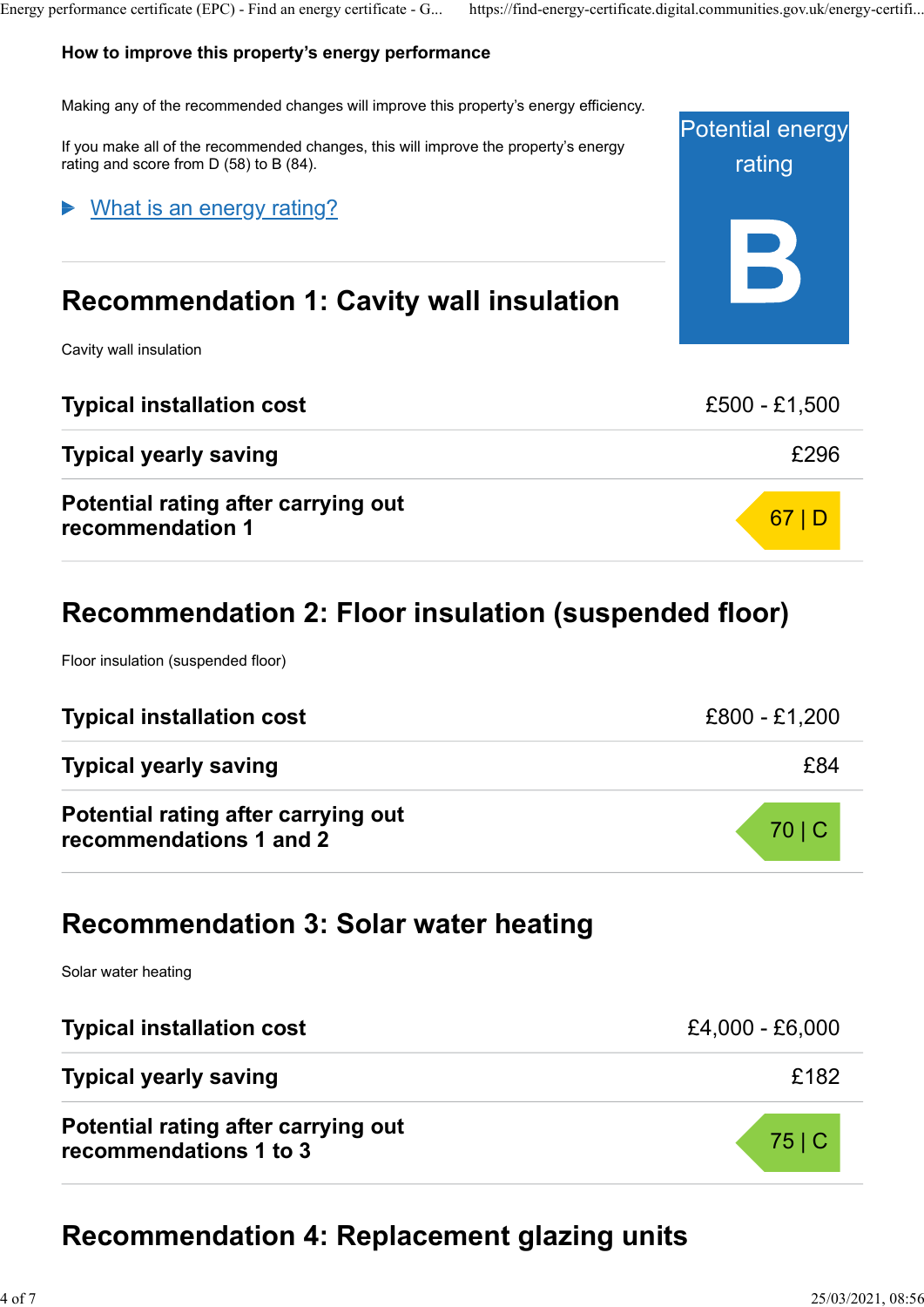Replacement glazing units

| Replacement glazing units                                                                               |                 |
|---------------------------------------------------------------------------------------------------------|-----------------|
| <b>Typical installation cost</b>                                                                        | £1,000 - £1,400 |
| <b>Typical yearly saving</b>                                                                            | £42             |
| Potential rating after carrying out<br>recommendations 1 to 4                                           | 76 C            |
| Recommendation 5: Solar photovoltaic panels, 2.5 kWp                                                    |                 |
| Solar photovoltaic panels                                                                               |                 |
| <b>Typical installation cost</b>                                                                        | £5,000 - £8,000 |
| <b>Typical yearly saving</b>                                                                            | £325            |
| <b>Potential rating after carrying out</b><br>recommendations 1 to 5                                    | 84 B            |
| Paying for energy improvements                                                                          |                 |
| Find energy grants and ways to save energy in your home. (https://www.gov.uk/improve-energy-efficiency) |                 |
| <b>Estimated energy use and potential savings</b>                                                       |                 |
| <b>Estimated yearly energy cost for</b><br>this property                                                | £1327           |
| <b>Potential saving</b>                                                                                 | £603            |

The estimated saving is based on making all of the recommendations in how to improve this property's energy performance.

For advice on how to reduce your energy bills visit Simple Energy Advice (https://www.simpleenergyadvice.org.uk/).

# Heating use in this property

Heating a property usually makes up the majority of energy costs.

### Estimated energy used to heat this property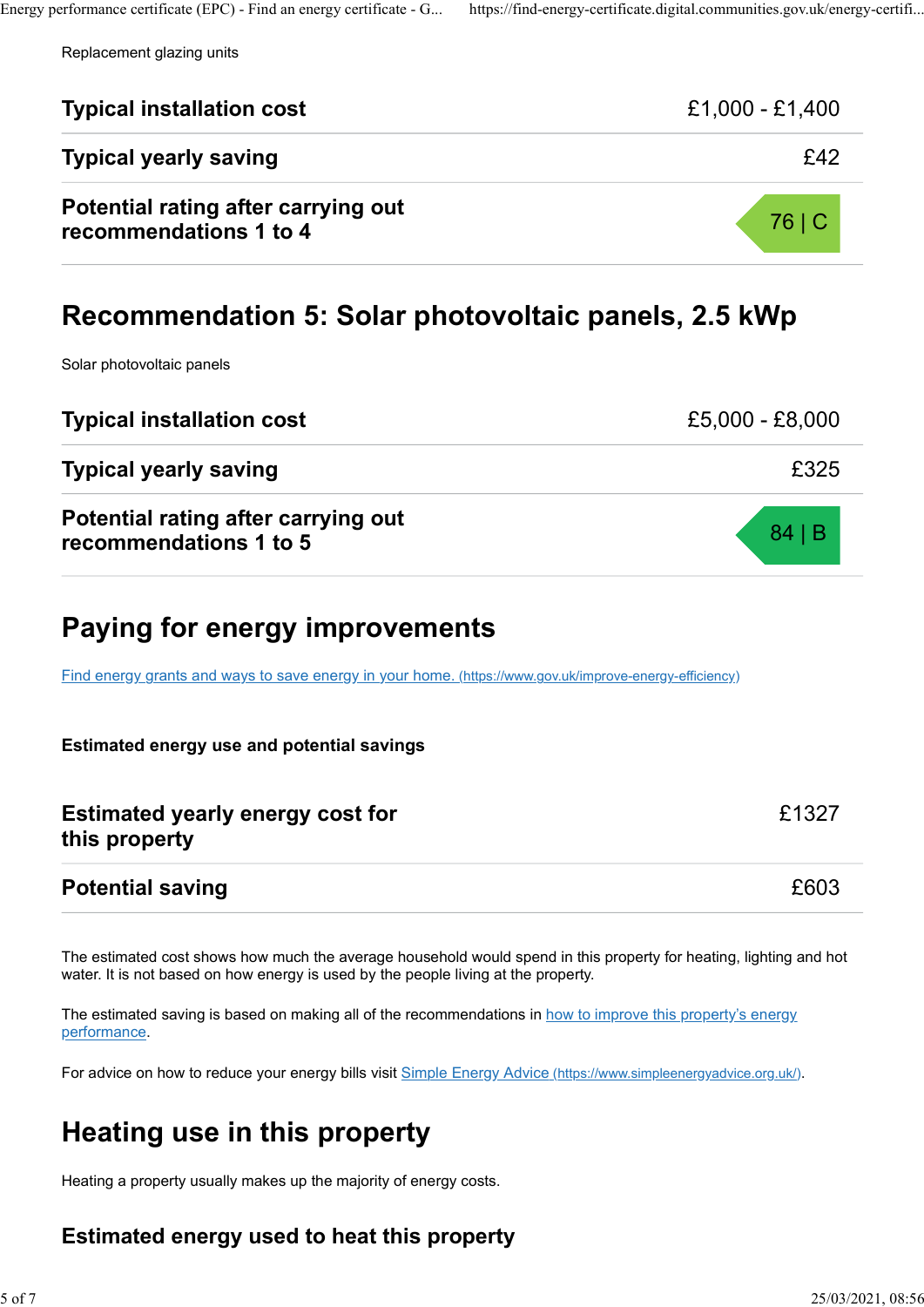#### Space heating and the set of the set of the 16680 kWh per year

Water heating **EXECUTE:** The US of the Second State of the Second S332 kWh per year

### Potential energy savings by installing insulation

#### **Cavity wall insulation** 6876 kWh per year

Fromance certificate (EPC) - Find an energy certificate - G... https://find-energy-certificate.digital.communities.gov.uk/energy-certifi...<br> **Space heating** 16680 kWh per year<br> **Water heating** 5332 kWh per year<br>
Potential You might be able to receive Renewable Heat Incentive payments (https://www.gov.uk/domestic-renewable-heat-incentive). This will help to reduce carbon emissions by replacing your existing heating system with one that generates renewable heat. The estimated energy required for space and water heating will form the basis of the payments.

#### Contacting the assessor and accreditation scheme

This EPC was created by a qualified energy assessor.

If you are unhappy about your property's energy assessment or certificate, you can complain to the assessor directly.

If you are still unhappy after contacting the assessor, you should contact the assessor's accreditation scheme.

Accreditation schemes are appointed by the government to ensure that assessors are qualified to carry out EPC assessments.

# Assessor contact details

| Assessor's name  | John Leal            |
|------------------|----------------------|
| <b>Telephone</b> | 01983821212          |
| <b>Email</b>     | <u>il@dhcs.co.uk</u> |

# Accreditation scheme contact details

| <b>Accreditation scheme</b> | <b>Elmhurst Energy Systems Ltd</b> |
|-----------------------------|------------------------------------|
| <b>Assessor ID</b>          | EES/018462                         |
| <b>Telephone</b>            | 01455 883 250                      |
| <b>Email</b>                | enquiries@elmhurstenergy.co.uk     |

# Assessment details